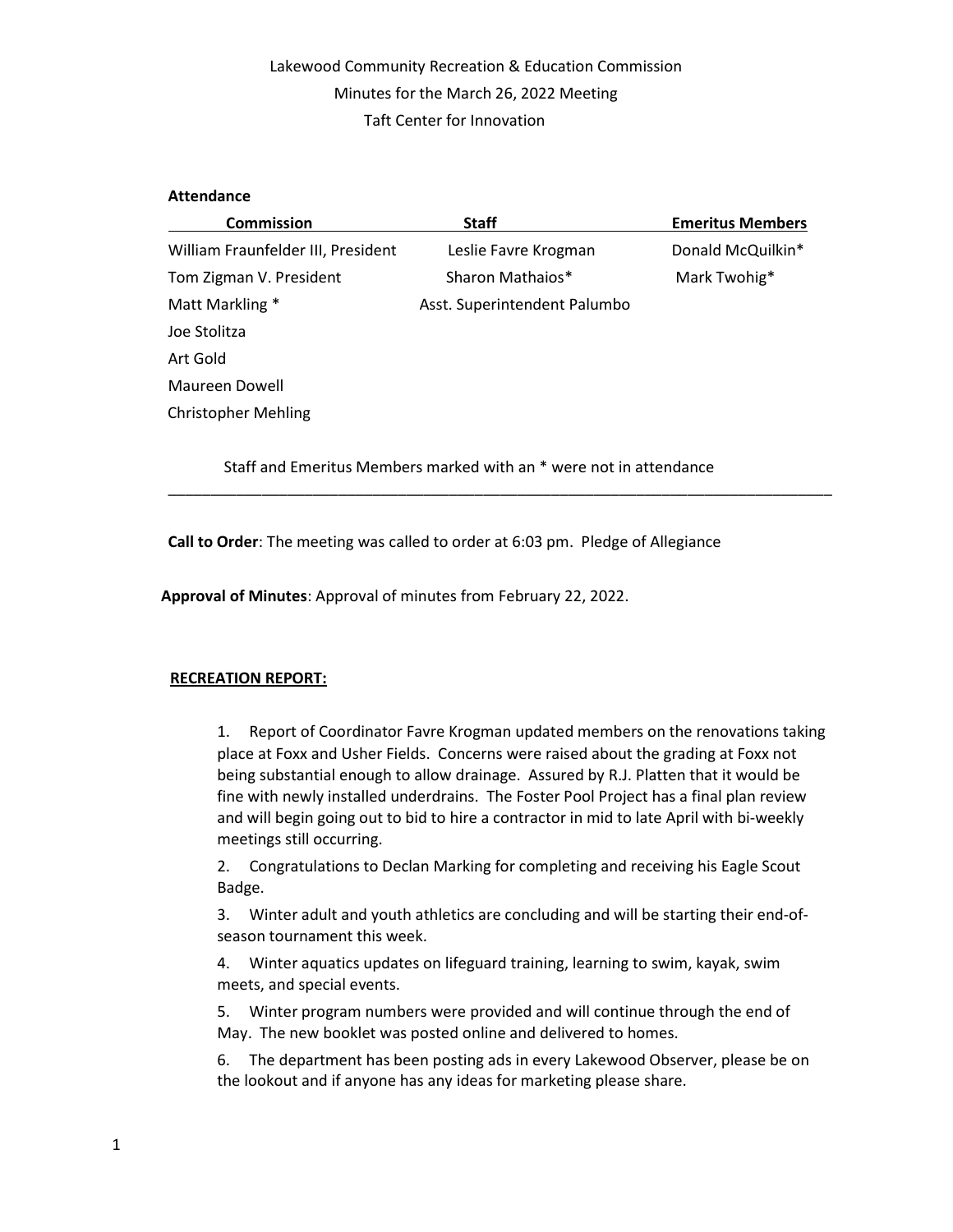7. Summer activities registration has been open and registrations will be closing for some of these programs such as youth baseball, softball, and soccer.

8. Upcoming inaugural Lakewood Ranger Purple & Gold Classic will be held on Saturday, April 9 at the LHS Gym. Opening tipoff is at 8:30 am. Athletic boosters will be serving concessions, donations being accepted in lieu of gate fees for Lakewood Community Service Center, and new reversible uniforms purchased.

## OLD BUSINESS:

1. Memorial benches we have been talking about it for a while. Vocational kids to build the bench and provided ideas to them. They are able to build a simpler, more durable bench to honor our past commission members. Art can get a quote for the building of the bench and will reach out to Mike Dow.

#### NEW BUSINESS:

1. Acceptance of Meghan Sambrook's resignation

2. L.O.B.C. - Randy Brown is appreciative of his invite and the update on the outdoor court mentorship initiative. The city increased its budget to cover the Madison court to monitor for the remainder of the season. Want to give mentorship structure with expectations of what the mentor entails. Met with Mr. Story for an increase, but it won't prohibit what they are going to do.

Wants to connect LOBC with CREC and schools. The idea stage would like to see juniors and seniors be an intern to the court mentors. Developed academically tracked for service hours. Focus on training on conflict resolution, de-escalation training and how can we connect it with the high school kids would be beneficial for all involved.

Euclid, Maple Hts, and others invited LOBC to show what they have done to help provide a learning environment at the outdoor basketball courts. Recruit, train, and hire mentors. Program that LOBC has created to see if they can share their successes.

## ADJOURN TO EXECUTIVE SESSION: 7:20 pm

#### RETURN TO OPEN MEETING: 8:12 pm

Adjournment: The meeting adjourned at 8:17 pm.

Next CREC meeting April 26, 2022